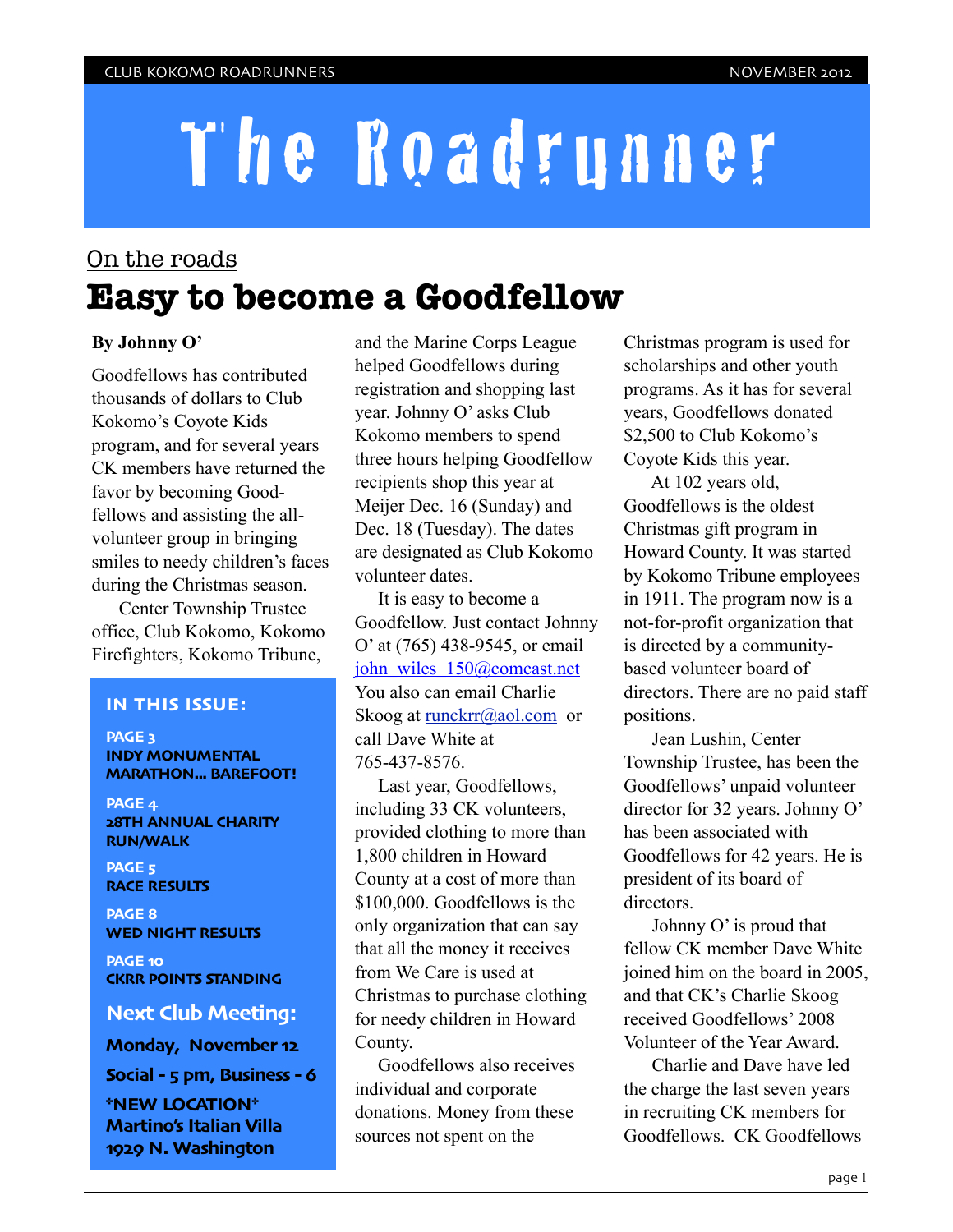help register families in November and bag recipient clothes or use hand-held scanners to total dollar amounts before applicants go through the cash register lines at Meijer's in December.

Registration will be Nov. 26 – Nov. 30 (Monday through Friday) from 9 a.m. to 3 p.m. at 1401 N. Washington St. (former Marsh store). To receive assistance, families must meet Goodfellows eligibility requirements, which include gross income of the entire household not to exceed 150 percent of the Federal Poverty guideline. Applicants are interviewed by volunteers when they sign-up for assistance and their applications are investigated to insure that only the truly needy receive help.

If you can help with registration, even for an hour, contact Connie at the Center Township Trustee office (452-8259). Local restaurants are donating lunch for volunteers.

Approved families receive vouchers for clothing. Parents will redeem the vouchers at Meijers from 6 p.m. to 9 p.m. Dec. 16-21. Recipients are

assigned a specific day to shop with the number of shoppers each session based on the total number approved for assistance. Last year, about 200 families shopped each night.

### **YMCA's Jack-o-Lantern Jog**





### **UPCOMING EVENTS:**

**Nov 10 at 9 am**

**CKRR Charity** 5K Run/Walk UAW 292, Alto and Park Kokomo, IN

### **Nov 22 at 8 am**

Club Kokomo Cares 5K Run/Walk 20 pts for each finisher Highland Park Kokomo, IN

**Dec 31 at 2 pm** CKRR New Year's Eve 5K Run/Walk UAW Local 292 Kokomo, IN

**Other Area Races: Nov 22 at 8 am** 16th Annual Turkey Trot 4 mile Run/Walk Cass County YMCA Logansport, IN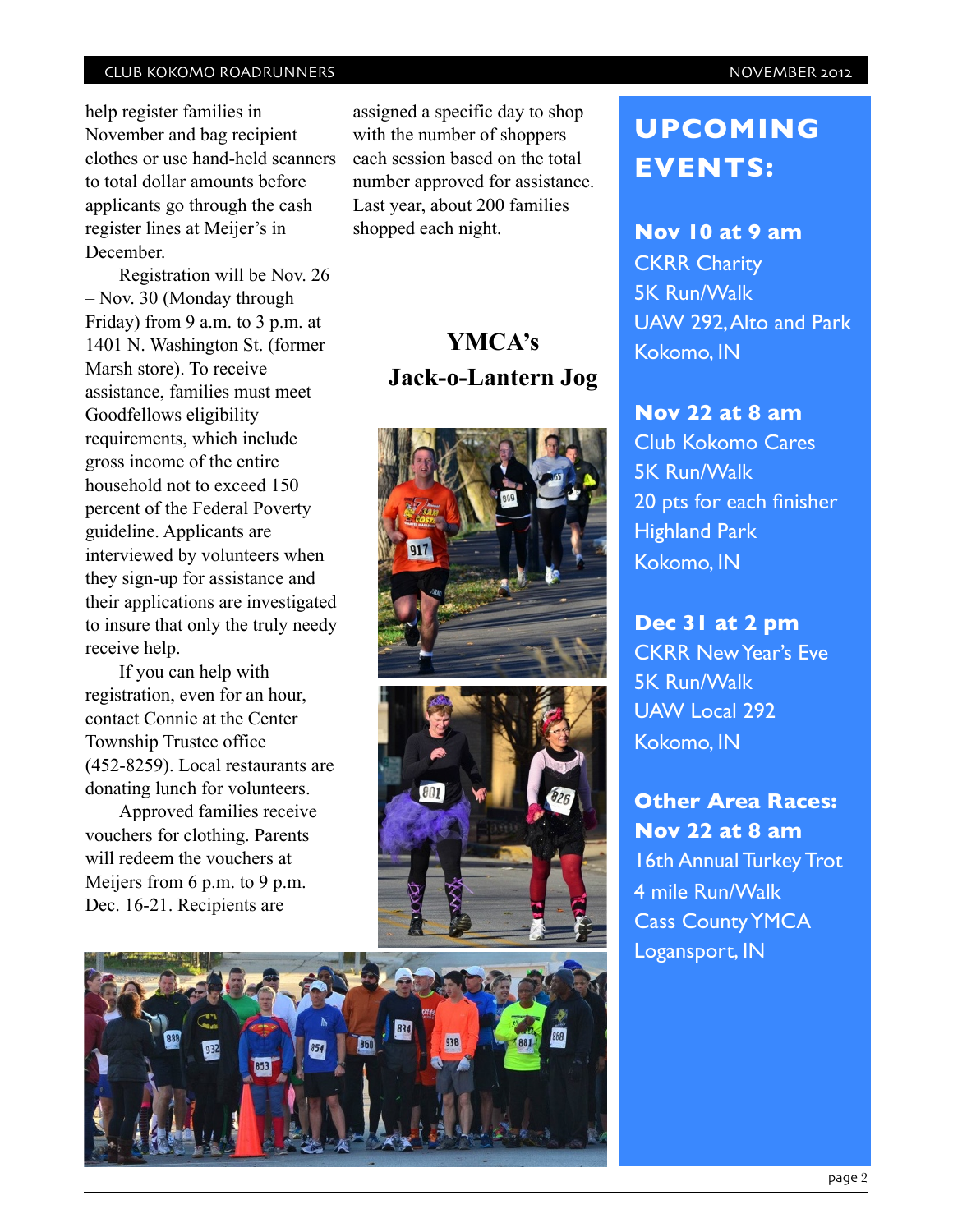### Indy Monumental Marathon... Barefoot! By Dan Lutes



Freezing cold, but with my girls (Sarah, Rachel, and Megan).

I'm basking in the glow of my first ever barefoot marathon while nursing my sore feet from today's Indianapolis Monumental Marathon. I started off the day early with a couple big plates of French Toast and bacon, knowing I would need lots of energy for the 4+ hour marathon (much slower than my shod pace)…and little did I know, it would be slower than that!

The day started off cold but dry although I knew by the radar that the rain would definitely be moving in later. I just kept praying that I could at least get the first half in dry, since wet pavement is a definite "no-no" for us barefoot runners.

The gun went off and I purposely held back, opting to stay in the warm lobby of the parking garage a few extra minutes. That is the joy of having chip timing: you can determine your own "start" time and mine happened to be 9 minutes after the gun went off. (By the way, the chips were in the bib number which made my special purchase of a Velcro ankle band chip holder completely worthless, which I bought thinking I wouldn't have any shoelaces to tie my chip to!) Anyway, the 9-minute delayed start allowed me to slowly get my feet under me and concentrate on a relaxed running form which is so critical to proper barefoot running. I also allowed space between runners to allow me to see the pavement directly ahead. I really enjoyed these early miles and passed many people even though I was only moving at about a 10-11 minute pace. The amazing thing was all the comments people made about my bare feet! I knew from my training that a lot of people would comment, but it was almost over the top…everything from " $@#$ %! You've got to be kidding" to "Ouch, does that hurt" to "Forget your shoes?" (the classic) to "Hey are your feet cold?" For the most part I responded back, and talked about barefoot running and even asked them if they knew some of these Indy streets were actually warm?…it felt really good to run by one of those infamous "steaming manhole covers" because the pavement was actually warm, sometimes hot! But after the first couple miles I started cutting the conversations short or just giving a quick thumbs up when the comments keep coming. Otherwise I was not going to be able to concentrate on my form. At mile 8 we turned onto 38th street which I knew would be a "bear" due to the slotted concrete. I was able to jump up onto the slightly smoother concrete median to get a little relief…trouble was, there were broken beer bottles and other debris to avoid. Pretty bad when your only choice of running surfaces is sharp slotted concrete or broken glass…oh what to choose, what to choose!

Still all was going well when the light rain started. It stayed light at first but was a warning of things to come. I cranked my mile pace to  $\sim$ 9:50 between miles 9-12 and passed the half marathon point in 2:15, but then things started going downhill. Between 13 and 14, we passed through a VERY rough section of Broadripple and my mile pace slipped back above 10 min/mile. The pavement got a little better but was still pretty rough until we jumped back onto Meridian just past mile 14. This 2 mile section was nice and smooth but did also have a pretty good incline and the mile pace slipped into the 11s. The tour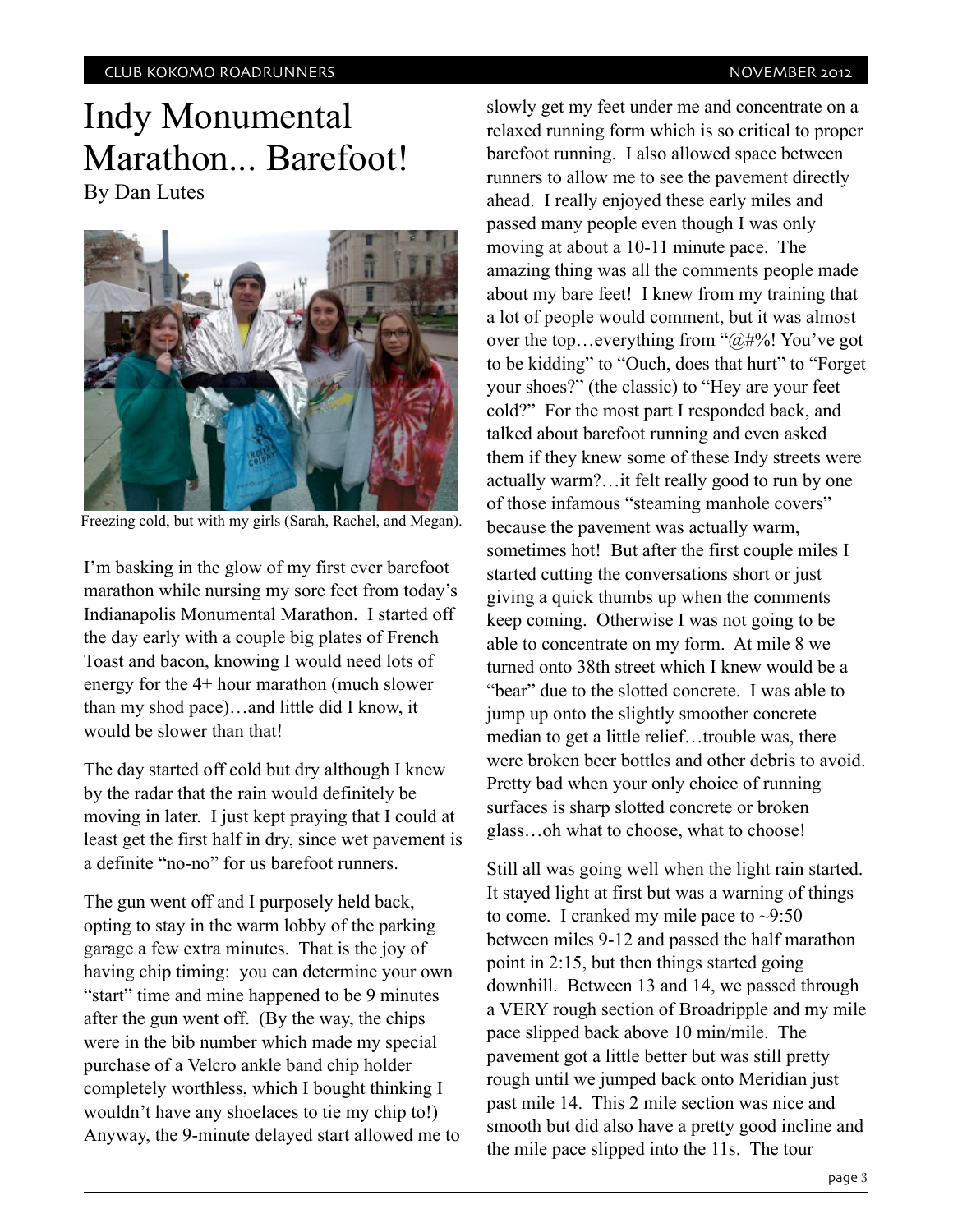through Butler University was scenic but again, rough pavement! At mile 18 we entered the grounds of the Indianapolis Museum of Art to a downpour mixed with sleet. The official photographers on the IMA wooden bridge told me I was the only barefooter they had seen today (although one lady had told me that there was a "Barefoot Mark" here today. The pavement at the IMA was smooth but short-lived and soon we were back on the rough Indy streets in a total downpour. This continued until we rejoined Meridian with "slightly" smoother pavement at Mile 23 and the rain subsided. Linda and the girls just missed seeing me finish (my time was 5:08) but we did meet up later at the baggage tent. It felt soooooooooo good to get my warm DRY shoes on and I was surprised that I didn't have huge blisters.

I do have a fairly good blood blister on the ball of the left foot but the right foot (blister wise) is fine. I do have some significant inside ankle and TOFP (Top of Foot Pain) on the right foot, so I'll be on some major Ibuprofen for the next couple of days.

After snapping a few photos, we went to Subway for lunch and I felt much better inside the WARM restaurant...although I still couldn't stop shaking the whole time we were in there.

I must say, I am very pleased overall, since I had many doubts that I would ever be able to do this distance (and some of those doubts were about Noon today!) It is truly amazing what the human body is capable of. If you haven't already done so, I urge you to take the time to appreciate the design of our human bodies and the painstaking thoroughness that our creator took in knitting us together.

I told Linda afterward that I did more praying today than during any other marathon, ever. I seemed to constantly be asking for calm nerves, avoiding injury and strength to get through the "next mile." Most were "breath prayers" like Phil 4:13 – I can do all things through Christ who give me strength. And He definitely provided today…I could not have done this without Him. God is Good! All the time!

I hope everyone out there gets the chance to experience a barefoot marathon at least once in their life!

With Feet Propped Up, Barefoot Dan

### **28th Annual Charity Run/Walk**

*Saturday, November 10, 9:00 am*

Twenty-eight years ago on December 15, 1985, seventeen runners gathered at Bill and Sue Heck's home, ran out Old Sycamore, and then shared some food and fellowship. The purpose of the run was to help a needy family for Christmas. \$90 was raised and the Charity Run was born! The location, distance, date and time have shifted many times over the years, but the Charity Run continues the tradition of Club Kokomo promoting fitness, fellowship, and giving to meet special needs in our community.

This year's event returns to the UAW Local 292 Fellowship Hall on the corner of Park & Alto Road. There is no pre-registration form or set entry fee, just a free will donation which will benefit the Magic and Care Closets and Gilead House. The post-race brunch will again feature sausage gravy and Annie O's home made biscuits, plus many club members bring a favorite dish to share. Please invite family, friends and co-workers to join us. We need runners, walkers, cooks, and volunteers, both inside and out, including clean-up, so there is something we all can do to continue the tradition of the Charity Run. For more information contact 437-6268 or [runckrr@aol.com.](mailto:runckrr@aol.com)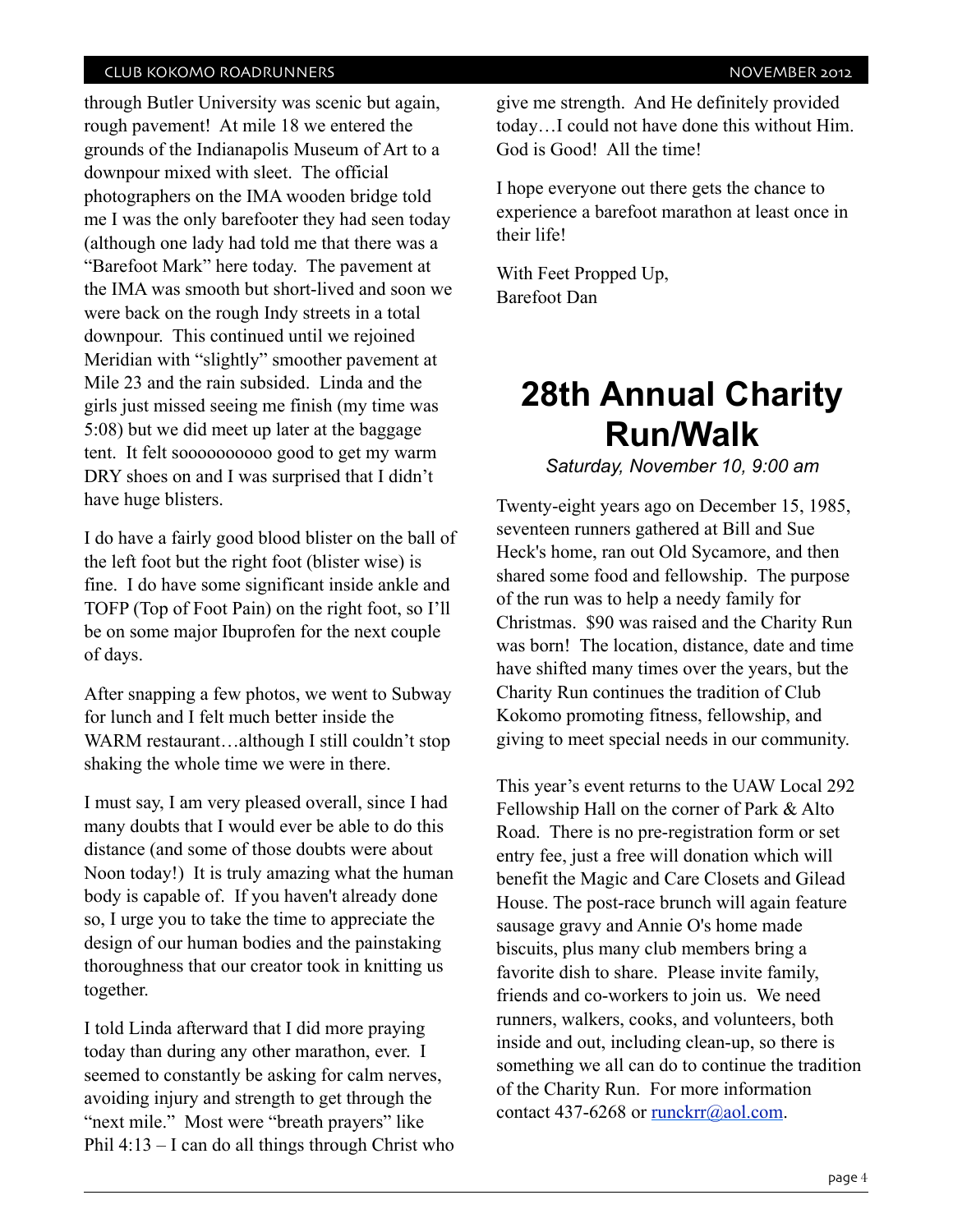## **Race Results**

**United States Air Force 5K Dayton, OH Sept 14, 2012**

1 Kory Kennedy 15:49

#### **13th annual Bee Bumble Burnettsville, IN September 22, 2012**

1 Kory Kennedy 16:00.0 (new course record; old course record set 12 yrs ago) 4 Ron Moore 20:14.5 10 Heath Spence 21:03.6 14 Gary Callahan 21:21.7 42 Ken Swinehart 23:40.4 43 Keith McAndrews 23:43.6 51 Earl Strong 24:11.5 53 Mark Shorter 24:24.5 60 Nikole Frazier 24:41.9 67 Sherrie Alexander 25:19.0 71 Scott Deyoe 25:43.9 72 Roxane Burrous 25:50.8 73 Micheal Graham 25:59.4 77 John Peters 26:12.3 104 Cara McKellar 27:51.7 111 Kelsey Kennedy 28:17.7 112 Ricke Stucker 28:22.7 125 Laura Cook 29:09.6 129 Mike Deardorff 29:29.5 139 Stevie Jones 30:01.5 141 Dale Sullivan 30:07.9 155 Ken Huston 31:27.3 156 Vicki Boles 31:28.7 164 Hannah Moore 31:46.3 172 Kevin Campbell 32:31.4 173 Doug Mankell 32:33.9 181 Jillian Ladow 32:55.6 194 Lisa Metz 34:03.8 207 Anita Frazier 34:30.7 222 Geana Moore 37:44.0 227 Laura Heflin 37:57.9 238 Nichole Hardy 40:49.4 245 Aidan Frazier 42:51.1 249 Sophie Frazier 44:06.6 253 Doris Campbell 45:15.5

#### **10K Run**

11 Chris Lasley 41:23.6 15 Chris Frazier 43:16.2 22 Paul Sanders 45:21.0 28 Phil Rozzi 46:18.5 37 Ron Metz 49:33.0 41 Cindy Stone 51:06.7 47 Dana Culp 52:32.6 62 Mark Rodgers 54:26.7 73 Kim Anderson 57:39.2 79 Jeff Ladow 1:00:29.2 83 Terry Jones 1:02:12.9 85 David Hughes 1:02:25.8 97 Tracy Brown 1:09:46.5 100 Robin Cole 1:11:41.7 101 Laura Sheets 1:12:30.0 102 Kris Bewley 1:12:30.3 104 Jessica Sheets 1:12:39.2 114 Janna Webber 1:24:20.1

#### **5K Walk**

1 Vince Lorenz 28:49.4 2 Mary Miller 31:46.9 1st woman 5 Rick Spencer 34:25.8 8 Greg Wall 37:26.7 15 Toney Lorenz 39:32.1 16 Jerry Lambert 39:45.9 18 Jane Inman 40:08.1 20 Raye Jean Swinehart 40:12.7 35 Chari Deyoe 42:16.3 36 Robin Michael 42:27.4 37 Jan Wall 42:27.8 38 Carrie Williams 43:03.9 42 Anita Dillman 43:23.3 45 Jean Heflin 43:53.5 48 Angela Lorenz 44:15.1 104 Mary Lou Rutherford 53:07.8 112 Dan Coughlin 56:15.7 113 Diana Brown 56:22.2

#### **28th Annual Howl at the Moon 8 Hour Run & Walk**

Scott Colford, 1st Overall Winner 59.22 miles Charlie Skoog, 1st Senior Male 39.98 Roxane Burrous, 5th Grandmaster Female 38.19 Kim Anderson, 4th Master Female 37.69 Phil Rozzi, Grandmaster Male 36.19 David Hughes, 33.4 miles

#### **Cole Porter Festival Races Saturday, October 06, 2012 Peru, IN**

**15K Run** 1 Scott Colford 53:06 2 Parker Jones 54:01 3 Matt York 54:43 4 Gerald Griffitts 58:11 5 Clifford Lane 1:00:21 6 Heather Weber 1:02:26 **1st Female** 7 Jeffrey Creage 1:03:08 8 Vernie Criswell 1:06:05 9 Mark Beals 1:07:24 10 Jed Pearson 1:07:57 11 Paul Sanders 1:08:40 12 Jeff Cardwell 1:09:26 13 Nick Butts 1:09:43 14 Holly Ward 1:12:22 15 Jeff Rush 1:12:58 16 Kevin Spangler 1:12:58 17 Nic Bewley 1:13:49 18 TA Weber 1:14:16 19 Dustin Heath 1:14:36 20 Jeff Butts 1:15:17 21 Jeffrey Sinkovics 1:16:14 22 Rob Schwartz 1:17:14 23 Cindy Stone 1:17:17 24 Jack Reed 1:17:40

25 Chuck Clark 1:17:43 26 Kenneth Swinehart 1:17:43 27 Zac See 1:17:56 28 Nikole Frazier 1:18:49 29 Jodi Lake 1:19:13 30 Jay Fawver 1:19:13 31 Richard Keller 1:19:34 32 Robert Wise 1:19:52 33 Becky Wade 1:20:07 34 Mike Deardorff 1:20:22 35 Emily Wells 1:20:28 36 Randall Thompson 1:20:53 37 Earl Strong 1:20:54 38 Dennis Sipe 1:22:11 39 Kasey Potts 1:22:25 40 Bill Thompson 1:22:36 41 Jenny Draper 1:23:22 42 Wendy Pfeiffer 1:23:28 43 Shane Deford 1:23:28 44 Lana Deford 1:24:38 45 Tyra Walker 1:24:46 46 Dustin Wolf 1:26:14 47 Kim Anderson 1:26:41 48 Chad Barden 1:26:43 49 Kelly Mize 1:26:51 50 Ron Metz 1:29:04 51 Judi Adams 1:29:29 52 Oscar Wells 1:29:30 53 Timothy Potts 1:30:09 54 Melissa Willits 1:30:11 55 Freeman Hershberger 1:31:32 56 Ricke Stucker 1:32:17 57 Samel Bettegnies 1:32:18 58 Stacey Bettegnies 1:33:09 59 Sue Gibson 1:33:40 60 Wendy Edwards 1:33:41 61 Robert Edwards 1:34:12 62 Rosellen Connolly 1:35:44 63 Stepen Williams 1:35:45 64 Ruth Tarwacki 1:36:03 65 David Hughes 1:36:30 66 Mary Scully 1:38:24 67 Rhenda Acton 1:39:30 68 Amy Scott 1:39:57 69 Maria Cline 1:40:13 70 Joyce Pennycoff 1:40:30 71 Terry Jones 1:44:01 72 Sarah Spitler 1:46:19 73 Laura Sheets 1:49:02 74 Kris Bewley 1:49:51 75 Michael Clark 1:58:00 76 Andrea Clark 1:58:01 77 Sharon Geishman 1:58:01 78 Diane Watson 1:59:07

#### **5K Run**

1 Kory Kennedy 16:59 2 Chad Carver 17:47 3 Michael Foster 17:41 4 Cail Brown 19:53 5 Pablo Morales 20:29 6 Ron Moore 20:45 7 Gary Callahan 21:25 8 Byron Bundrent 21:49 9 Jordan Edgington 21:51 10 Phil Rozzi 21:55 11 Skip Stinson 22:04 12 Ben Barnett 22:13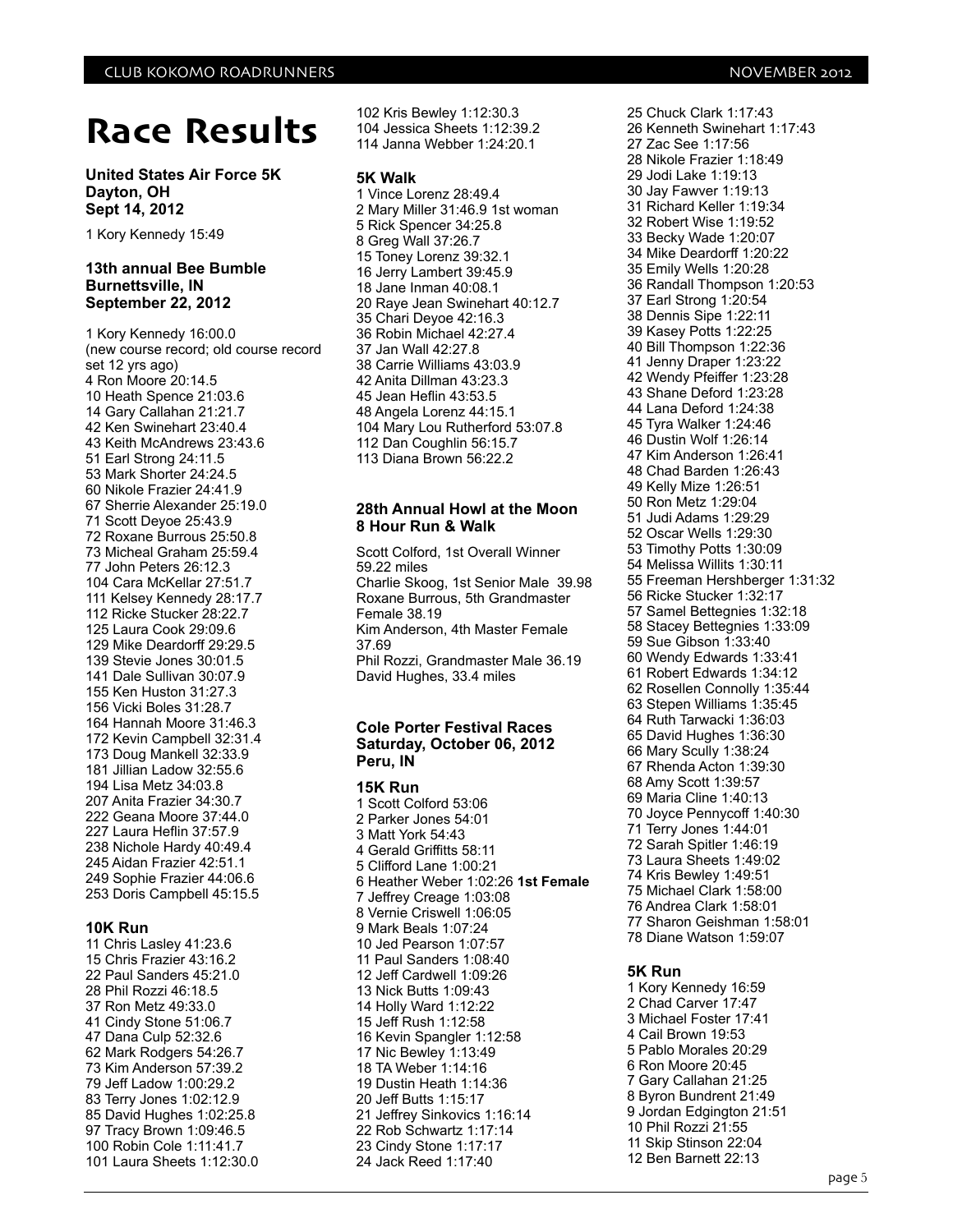13 Logan Primerano 22:22 14 Andrew Loshnowsky 22:25 15 Jason Worley 22:41 16 Nathan Hovermale 22:57 17 Samantha Houston 23:03 **1st Female** 18 Lori Working 23:11 19 Chris Percival 23:43 20 Charles McCord 23:48 21 Erika Mullins 23:49 22 Isabelle Crain 23:49 23 Elvia Rodriguez 23:57 24 John Conner 25:56 25 Cecilio Martinez 24:09 26 Jamie Laycock 24:43 27 Mark Shorter 25:06 28 Mike Tart 25:12 29 Scott Deyoe 25:19 30 Dayne Hill 25:22 31 Jeron Laycock 25:33 32 Colt Baxter 25:56 33 Chris Eddington 26:15 34 Suzette Kintner 26:27 35 Korbin Connelley 26:36 36 Rex Piercy 26:47 37 Mike Graham 26:50 38 Bernadette Lane 26:51 39 Samantha Schanlaub 26:54 40 Cara McKellar 26:58 41 Kelly Sisk 27:03 42 Jana Curry 27:09 43 Kyle Armstrong 27:16 44 Anna Rangel 27:20 45 Amber Wolfe 27:21 46 John Peters 27:21 47 Tim Boggs 28:12:00 48 Kameron Graham 28:13 49 Brayden York 29:15 50 Jazzyan Bayless 28:17 51 Kelsey Kennedy 28:28 52 Grace Pfeiffer 28:30 53 Kari Abbott 28:36 54 Edelmier Rodriguez 28:36 55 Sharon Donaldson 28:39 56 Russ Hovermale 28:42 57 Emilio Hubbard 28:43 58 Christi Grosswickle 28:48 59 James Ellington 28:48 60 Mike Schoenradt 28:53 61 Michelle Werhert 28:58 62 George Mullen 29:16 63 Kristi Shaffer 29:28 64 Vernon Keller 29:32 65 Dawn Richardson 29:39 66 unknown runner 29:48 67 unknown runner 29:50 68 Jason Schmacher 30:33 69 Ethan Kinney 30:58 70 Joe Kinney 30:59 71 Jason Washburn 31:36 72 Emily Ashbrook 32:05 73 Deborah Bikckel 32:20 74 Casey Hill 32:25 75 Kevin Campbell 32:30 76 Jonah Loshnowsky 32:58 77 Nancy Kirk 32:39 78 Jeff Loshnowsky 32:40 79 Krysta Graham 32:47

80 Dorian Gray 32:50 81 Ann Hubbard 32:56 82 Brittany Smith 33:34 83 Christina Dauscher 33:40 84 Abigail Jones 33:55 85 Doug Mankell 33:58 86 Kathryn Wall 34:09 87 Christa Wood 34:15 88 Paige Walker 34:54 89 Sharon Whelan 35:05 90 Laurie Latchaw 35:10 91 Joyce Kays 35:12 92 Allie Bickle 35:38 93 Sarah Kotterman 36:06 94 Bruce Savage 36:08 95 Tawna Sands 36:12 96 Linda Scott 36:14 97 Brad Stephenson 36:23 98 Cinthia Webb 36:24 99 Rose Clem 36:27 100 Melissa Jones 36:43 101 Sue Wycoff 37:17 102 Jessica Coffing 37:22 103 Ed Kays 37:37 104 John Bowman 37:49 105 Angela Davenport 38:15 106 Sherry Loshnowsky 38:15 107 Cynthia Laycock 39:02 108 Mike Steele 39:43 109 Robert Cupp 40:54 110 Sue Keller 43:43 111 Wally Woodhams 45:16 112 Judy Beard 49:51

#### **5K Walk**

1 Vince Lorenz 29:06 2 Alan Kitson 29:33 3 Mary Miller 31:51 **1st Female** 4 Hayley Donaldson 33:21 5 Sandy Miller 35:37 6 Rick Spencer 35:54 7 Linda Miller 36:10 8 Greg Wall 37:15 9 Macee Strycker 38:05 10 Steve Strycker 38:06 11 Kurt Krauskopf 38:09 12 Lisa Wolfgang 38:26 13 Kathy Huntzinger 39:22 14 Meredith Wagner 39:30 15 Raye Jean Swinehart 39:33 16 Toney Lorenz 39:42 17 Ingrid Kuepper 39:46 18 Carissa Mongosa 40:09 19 Melanie Giek 40:11 20 Jammie Jones 40:30 21 Carla Ashbrook 40:39 22 Sharron Petty 40:44 23 Jane Inman 40:53 24 Bob McBride 41:26 25 Kathy Kranz 41:42 26 Carrie Strycker 41:43 27 Jan Wall 41:55 28 Maria Ponce 42:19 29 Angel York 42:20 30 Diana Harmon 42:20 31 Nancy Miller 42:22 32 Chari Deyoe 42:33 33 Deb West 42:57

35 Melanie Butts 43:39 36 Linda McCoy 43:46 37 Juanita Wiles 44:06 38 Carrie Williams 44:07 39 Anita Dillman 44:08 40 Risa krauskopf 44:13 41 Jason Birchmeier 44:35 42 Kevin Whitted 45:25 43 Angela Lorenz 45:38 44 Linda Allen 46:12 45 Jeff Price 46:15 46 Janet Warder 46:24 47 Rita Clingaman 48:02 48 Cathy Primerano 49:50 49 Jean Cloud 50:44 50 Carol Savage 50:44 51 Lisa Reibly 51:15 52 Angela Storch 51:41 53 Ian Collis 51:46 54 Brandy Buser 51:49 55 Sue Clark 51:52 56 Donna Babb 53:58 57 Martha Sipe 54:01 58 Frieda Collis 54:32 59 Kendra Cline 58:39 60 Kenny Cline 58:42 61 Jody Micheal 59:44

34 Robin Michael 43:32

#### **Fun Walk**

1 Nicole Schwartz 44:03 2 Alisa Galbraith 46:08 3 Bret 46:14 4 Charles Wagner 46:15 5 Penny Wise 48:03 6 Vanessa Smith 48:21 7 Jessie Ewing 48:22 8 Rhonda Blackburn 49:25 9 Roger Blackburn 49:26 10 Craig Langley 49:27 11 Brooke Langley 49:27 12 Debbie Huff 51:16 13 Betty Sleeper 51:42 14 Melanie Miller 51:51 15 Brenda Nutt 51:51 16 Janet Donoho 52:08 17 Teresa Click 54:03 18 Jim Winkler 59:04 19 Ruth Ellen Winkler 59:04 20 Jason Cary 1:24:03

#### **Runnin' the Shores 5K Run/Walk Saturday, Oct 13, 2012 Kokomo, IN**

#### **5K Run**

- 1 Kory Kennedy 16:23 2 Parker Jones 17:07 3 Scott Riggle 19:50
- 4 Jacob Heredos 20:12
- 5 Pablo Morales 20:19
- 6 Denise Bradley 20:30
- 1st Female
- 7 Ron Moore 20:43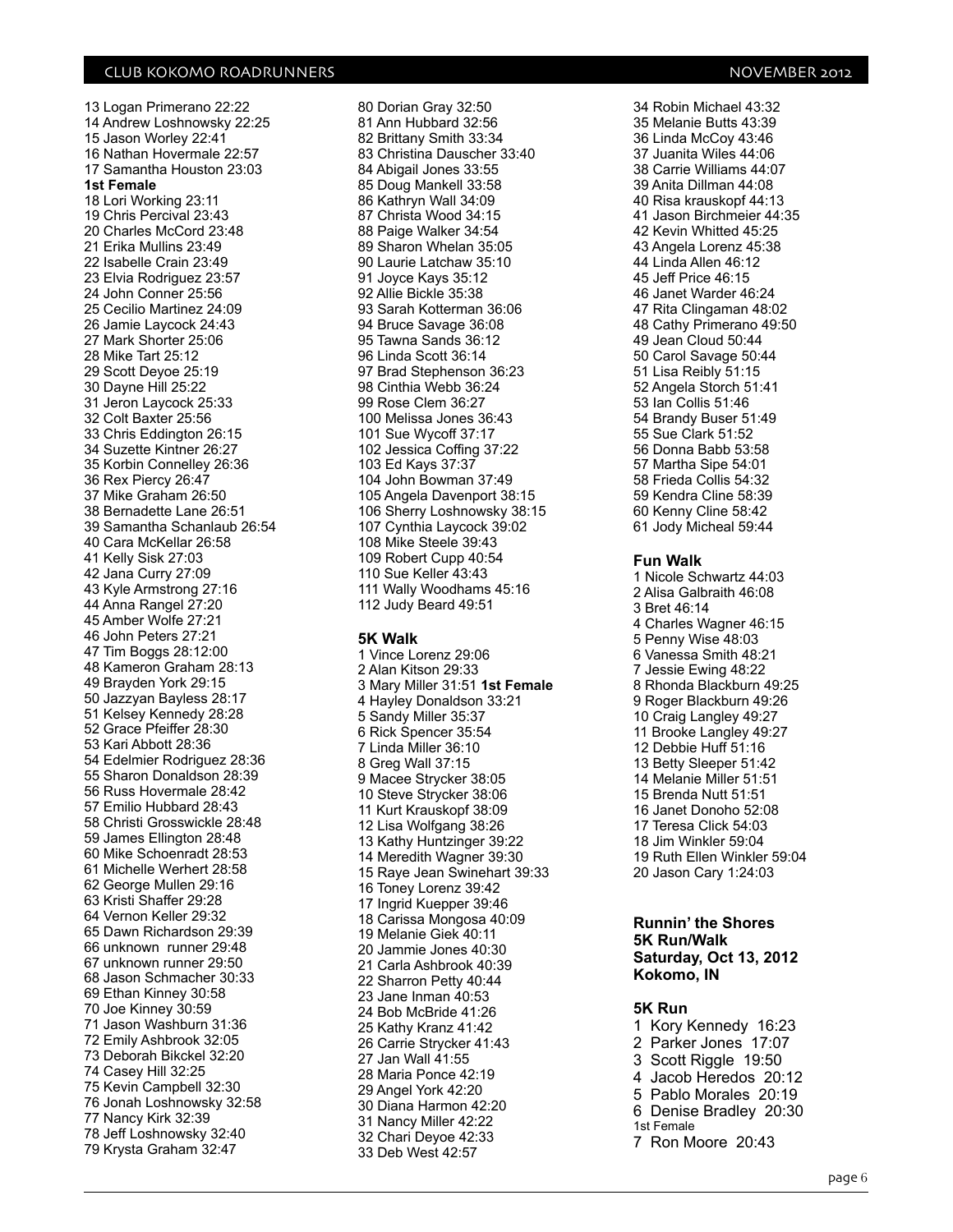8 Byron Bundrent 20:52 9 John Anderson 21:21 10 Heath Spence 21:33 11 Gary Callahan 21:33 12 Ben Barnett 22:24 13 Carl Cook 22:27 14 Paul Wyman 22:37 15 David Lechner 22:44 16 Michale Anderson 22:47 17 Cory Menning 22:53 18 TJ Rethlake 22:56 19 Bob Lechner 23:12 20 Brittiani Gillem 23:17 21 Kenneth Swinehart 23:28 22 Cavan Williams 23:49 23 Earl Strong 24:22 24 Stephen Lawler 24:25 25 Cindy Stone 24:25 26 Dan Lewis 24:26 27 Melissa Lewis 24:29 28 Samuel Bettegnies 24:37 29 Amy McKitrick 24:47 30 Elvia Rodriguez 24:54 31 Mark Shorter 25:06 32 Dave Moblen 25:15 33 Casey Lechner 25:19 34 Dylan Miller 25:24 35 Tami Moore 25:25 36 Tarin Serra 25:34 37 Jon Serra 25:35 38 Michael Deardorff 25:42 39 Sherrie Alexander 25:47 40 Lexie Clark 26:04 41 Paulisha Rink 26:19 42 Beth Burgett 26:20 43 Richard Clarke 26:28 44 Clara Brashwell 26:29 45 Sofia Taskey 26:30 46 John Peters 26:32 47 Patrick Bath 26:39 48 Rachen Haran 26:39 49 Joe Kinney 26:40 50 Roxanne Burrous 26:41 51 TA Weber 26:50 52 Michael Graham 26:54 53 Heather McCallum 26:56 54 Mari Dean 27:18 55 Stacey Bettegnies 27:21 56 Kaitlen Trine 27:31 57 Cara McKellar 27:37 58 Anna Rangel 27:48 59 Karen Skurmer 28:11 60 Kelsey Kennedy 28:18 61 Jim Lorts 28:20 62 Wendell Kellett 28:20 63 Terry Jones 28:30 64 Dr. Haran 28:53 65 Jeremy McKitrick 29:03 66 Unknown Runner 67 Kylie Betzner 29:16 68 Grace Fingerle 29:18 69 Cindy McClure 29:19

70 Unknown Runner 71 Campbell 29:26 72 Jeff Cardwell 29:26 73 Ashtyn Hughes 29:45 74 Morgan Mobley 29:56 75 David Hughes 30:03 76 Stan Shuey 30:10 77 Scot Ortman 30:15 78 Desiree Hughes 30:16 79 Melissa Meck 30:31 80 Dan Bellus 30:31 81 Joyce Pennycoff 30:34 82 Emily Jones 30:42 83 JenniferVan Horn 30:44 84 Keith Hill 30:45 85 Laura Cook 31:09 86 Abby Heredos 31:20 87 Mark Heredos 31:20 88 Bill Menges 31:21 89 Marianne Wilson 31:22 90 Logan Pitner 31:40 91 Ethan Kinny 31:54 92 Dave Jones 31:58 93 Rebekah Monroe 31:59 94 Rhiannon Thompson 32:46 95 Betsy Cook 33:03 96 Vickie Bennett-Thomas 33:14 97 Kristen Bryan 33:53 98 Teresa Long 33:54 99 Cindy Ropes 33:55 100 Kevin Campbell 34:01 101 Sharon Whelan 34:16 102 Jeremy Clark 34:21 103 Riley Case 34:38 104 Sarah Spitler 34:55 105 Laura Sheets 34:58 106 Kristin Candelaria 34:59 107 Will Baxter 35:32 108 Max Garro 35:33 109 Sondra Stewart 33:41 110 Jonathan McQuaide 35:47 111 Michelle Kirby 36:09 112 Sophia Wyman 36:42 113 Madyson Baxter 36:45 114 John Paul Wyman 36:49 115 Patti Host 37:15 116 Crystal Gibson 38:47 117 Robert Cupp 40:01 118 Danielle McQuaide 40:05 119 Max Keyburn 40:30 120 Jennifer Younce 40:54 121 George Wainscott 42:12 122 Angela Anderson 42:22 123 Courtney Cardwell 44:22 124 Carol Raines 46:38 125 Sophia Frazier 47:56 126 Rebecca Sundquist 49:03 127 Heather Bartrum 53:41 128 Kerrigan Bartrum 54:01 129 Vern Graves 54:05 130 Karmen Glaspy 56:07

**5K Walk** 1 Vincente Lorenz 29:39: 2 Mary Miller 32:03 1st Female 3 Zaiden Harris 36:15 4 Ryan Wilson 38:28 5 Toney Lorenz 39:14 6 Jim Gross 39:15 7 Kelly Karickhoff 41:12 8 Robin Rudd 42:55 9 Billy Doss 45:28 10 Dale Tetrick 43:29 11 Elizabeth Bath 43:53 12 Debbie Cardwell 43:55 13 Elissa Hughes 44:03 14 Lori Akers 44:05 15 Jean Heflin 45:01 16 Penny Estese 46:22 17 Keenan Estese 46:22 18 Kathey Berndt 46:39 19 Sherrie Martin 47:20 20 Pam Walkep 47:21 21 Amy Baxter 47:22 22 Stephen Kiley 47:23 23 Dodie Richardson 47:40 24 Melissa Jarrell 47:54 25 Bev Connor 48:24 26 Tony Smith 48:29 27 Seema Sood 48:43 28 Karen Bellus 49:00 29 Angie Bowman 49:56 30 Paige Eads 49:59 31 Jodi Perry 50:15 32 Deanna Holloway 50:16 33 Elena Word 51:44 34 Cameron Holloway 51:45 35 Julie Diesman 51:46 36 Brenda Green 52:10 37 Sara Frasier 53:01 38 Colin Frasier 53:02 39 Char Warner 53:15 40 Terry Holcomb 53:41 41 Kelly Heredos 54:03 42 Shirley Graves 54:03 43 Aggie Powell 54:06 44 Megan Powell 55:24 45 Tommy Harris 56:06 46 Lisa Price 57:31 47 Grant Nelson 57:32 48 Beth Chaney 57:41 49 Kelly Fisher 57:41 50 Elizabeth Fuller 57:42 51 Kristen Challis 58:23 52 Scott Simmons 58:25 53 Cindy Simmons 59:40 54 Diana Brown 59:42 55 Dan Coughlin 59:45 56 Aidan Frasier 59:47 57 Ryan Frasier 1:00:00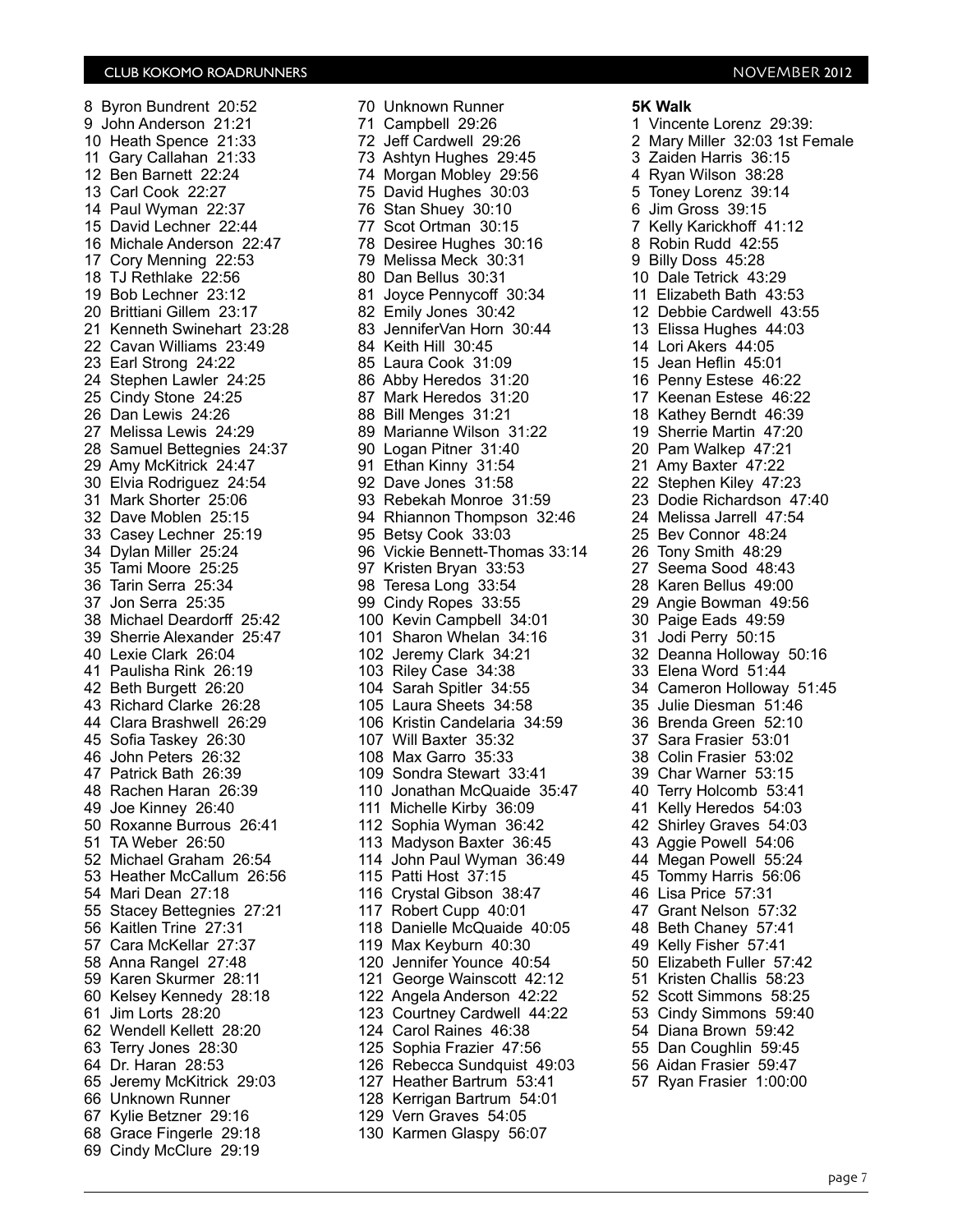### **CK Wednesday Night Run/Walks**

#### **Miracle Mile Starting Time Falls Back!!!**

Beginning **Wednesday, Nov 28, and throughout the winter season**, starting times for the Joe Kidd Rangel 5K and Jackie Sanders Miracle Mile will "fall back" to 5:00 and 5:30 PM respectively. Each year on the day after Thanksgiving, Kokomo Parks barricades the roads through Highland Park for the Annual Christmas Lights Display. The barriers are removed each evening at 6:00 PM for the drivethrough display. Parking will still be available on the east side of the Concession Stand Shelter to register for the Wednesday evening races. Because Christmas falls on a Tuesday this year, Santa will be resting and will not attend the Miracle Mile on December 26, but he strongly encourages all good boys and girls to try out their new running gear on that day! For more information on the Wednesday evening runs contact 437-6268 or [runckrr@aol.com.](mailto:runckrr@aol.com)

The Wednesday night runs will continue into the new year as long as runners and walkers keep showing up.

#### **Please note that until Nov 28 the start of the Joe Kidd Rangel 5K is 5:15 p.m. The Miracle Mile starts at 6:00.**

#### **Jackie Sanders Miracle Mile Wednesday, October 3, 2012 Highland Park Walk/Bike Path**

- 1. Parker Jones 5:05
- 2. Chris Frazier 5:39
- 3. Paul Sanders 6:06
- 4. John Anderson 6:20
- 5. Michael Anderson 6:22
- 6. Ken Swinehart 7:01
- 7. Phil Rozzi 7:36
- 8. Ryke Langevin 7:44
- 9. Rajon Sellers 8:11
- 10. Alex Anderson 8:12
- 11. Scott Deyoe 8:16

12. Dorian Gray 8:24 13. Charlie Skoog 8:25 14. Stevie Jones 8:42 15. Kylie Betzner 8:44 16. Kristy Lemon 8:53 17. Aidan Frazier 9:31 18. Javian Sellers 10:14 19. Vickie Bennett Thomas 10:02 20. Mark Schelbert 10:15 21. Bruce Savage 10:30 22. Sophie Frazier 10:57 23. Janita Sellers 11:25 24. Melissa Jones 11:38 25. Raye Jean Swinehart 12:19 26. Damari Stacey 12:19 27. Jane Inman 12:35 28. Theresa Barlow 12:47 29. Jerry Leach 12:59 30. Stormy Longwith 15:00 31. Bob Longwith 15:01 32. Carol Savage 15:26

#### **CK Wednesday 5K October 3, 2012 Old Ben/Highland 5K Course**

1. Parker Jones 17:35 2. Phil Rozzi 24:44 3. Ken Swinehart 26:13 4. Scott Deyoe 26:26 5. Ryke Langevin 27:21 6. Terry Jones 29:38 7. Bart Langevin 31:01 8. Dorian Gray 31:09 9. Ken Huston 31:36 10. Tracy Brown 31:47

#### **Jackie Sanders Miracle Mile Wednesday, October 10, 2012 Highland Park Walk/Bike Path**

1. Parker Jones 5:19 2. Paul Sanders 6:12 3. Ken Swinehart 6:51 4. Kylie Betzner 8:15 5. Rajon Sellers 8:26 6. Charlie Skoog 8:27 7. Damari Stacey 8:37 8. Kayla Bullock 8:39 9. Kathy Murdoch 8:39 10. Carl Bullock 8:39 11. Joe Yeagle 9:09 12. Dorian Gray 9:13 13. Bart Langevin 9:15 14. Bruce Savage 10:23 15. Rosellen Connolly 11:05 16. Melissa Jones 11:33 17. Raye Jean Swinehart 12:13 18. Jane Inman 12:51 19. Hailey Dowler 13:53 20. Lexi Shackelford 14:14 21. Tausha Shackelford 14:14

- 22. Jerry Leach 14:17
- 23. Zack Goshern 14:21
- 24. Doris Campbell 15:48
- 25. Carol Savage 16:05

#### **CK Wednesday 5K October 10, 2012 Old Ben/Highland 5K Course**

- 1. Parker Jones 17:49
- 2. Phil Rozzi 24:35
- 3. Ryke Langevin 26:54
- 4. Charlie Skoog 26:59
- 5. Dorian Gray 31:01
- 6. Ken Huston 31:19
- 7. Bart Langevin 31:35
- 8. Kevin Campbell 34:36
- 9. Ken Swinehart 34:36
- 10. Rosellen Connolly 35:14

#### **Jackie Sanders Miracle Mile Wednesday, October 17, 2012 Highland Park Walk/Bike Path**

- 1. Parker Jones 5:21
- 2. Paul Sanders 6:49
- 3. Charlie Skoog 8:52
- 4. Ken Huston 10:11
- 5. Melissa Jones 12:22
- 6. Jerry Leach 13:47
- 7. Lexi Shackelford 14:33
- 8. Tausha Shackelford 14:34
- 9. Zack Goshern 14:39

#### **Joe Kidd Rangel 5K October 17, 2012 Old Ben/Highland 5K Course**

- 1. Parker Jones 18:06
- 2. Paul Sanders 21:46
- 3. Charlie Skoog 27:07
- 4. Ken Huston 33:27
- 5. Melissa Jones 43:22

#### **Jackie Sanders Miracle Mile Wednesday, October 24, 2012 Highland Park Walk/Bike Path**

- 1. Parker Jones 4:57
- 2. Waylon Coulter 5:11
- 3. John Anderson 6:22
- 4. Ron Moore 6:26
- 5. Ken Swinehart 7:11
- 6. Sam Grant 7:23
- 7. Carl Bullock 7:26
- 8. Kayla Bullock 8:00
- 9. Charlie Skoog 8:12
- 10. Kylie Betzner 8:29
- 11. Alex Anderson 8:38
- 12. Hannah Moore 8:40
- 13. Anna Bullock 8:42
- 14. Sheree Bullock 8:44
- 15. Joe Yeagle 9:13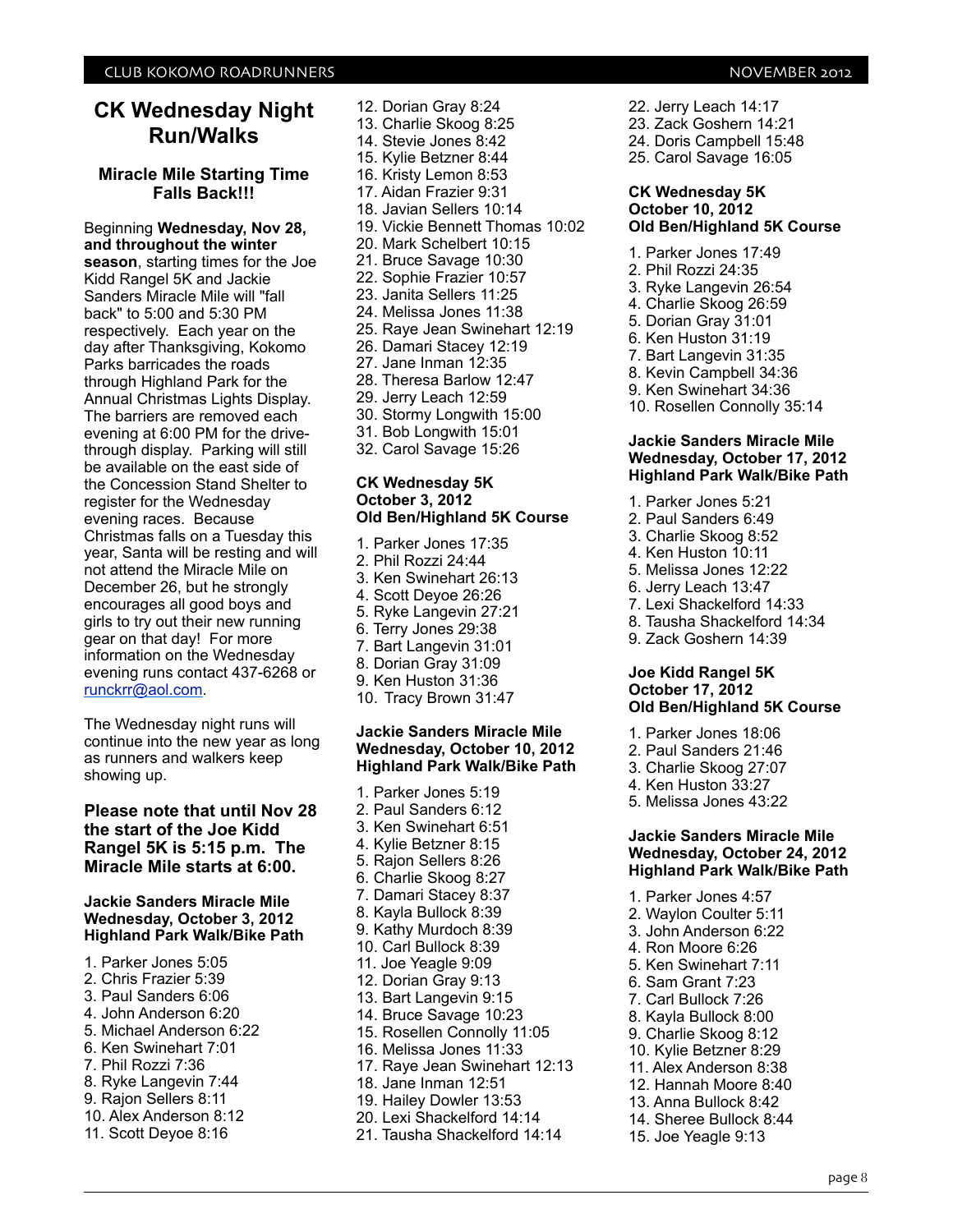16. Cara McKellar 9:22 17. Kevin Campbell 9:46 18. Bruce Savage 10:08 19. Robin Cole 10:45 20. Samuel Jones 11:03 21. Diana Jones 11:03 22. Dorian Gray 11:18 23. Katie Schelbert 13:01 24. Trelaine Schelbert 13:03 25. Declan Schelbert 13:36 26. Richard Kerkhof 12:21 27. Raye Jean Swinehart 12:40 28. Jane Inman 12:41 29. Jerry Leach 13:52 30. Hailey Dowler 15:59 31. Lexi Shackelford 15:59 32. Zach Goshern 16:01 33 Tausha Shackelford 16:02 34. Carol Savage 16:08

#### **Joe Kidd Rangel 5K October 24, 2012 Old Ben/Highland 5K Course**

1. Parker Jones 17:31 2. Sam Grant 23:37 3. Phil Rozzi 23:43 4. Charlie Skoog 25:59 5. Ken Swinehart 26:02 6. Scott Deyoe 27:06 7. Robin Tetrault 29:57 8. Emilie Hubbard 31:49 9. Ken Huston 32:29 10. Mark Schelbert 32:49 11. Bart Langevin 32:58 12. Sharon Whelan 33:17 13. Vern Keller 34:01 14. Anne Hubbard 36:16 15. Sue Keller 48:47

#### **Jackie Sanders Miracle Mile Wednesday, October 31, 2012 Highland Park Walk/Bike Path**

1. Parker Jones 5:40 2. Ken Swinehart 6:52 3. Phil Rozzi 7:38 4. Paul Sanders 7:38 5. Scott Deyoe 7:47 6. Constantine Alexander 8:36 7. Charlie "Bumble Bee" Skoog 8:55 8. Bart Langevin 10:08 9. Ken "Charlie Brown" Huston 10:27 10. Raye Jean Swinehart 12:19 11. Melissa Jones 13:28 12. Jerry Leach 14:06 **Joe Kidd Rangel 5K**

#### **October 31, 2012 Old Ben/Highland 5K Course**

1. Parker Jones 17:31 2. Paul Sanders 25:33 3. Phil Rozzi 25:33 4. Scott Deyoe 26:37 5. Ken Swinehart 26:38 6. Anna Rangel 28:21 7. Ray Tetrault 28:46 8. Cara McKellar 28:54 9. Kelsey Kennedy 30:48 10. Robin Tetrault 31:39

## **November Birthdays**

11-1 Carol Sheridan 11-1 Nate Williams 11-2 Rich Bradshaw 11-2 Kaylie Forgrave 11-2 Kathy Murdoch 11-3 Piper Anderson 11-4 Carey Stranahan 11-6 Doug Mankell 11-6 Brayden Williams 11-7 Scott Colford 11-7 Tom Miklik 11-7 Lindsey Thompson 11-8 Jen Atkins 11-8 John Mohr 11-8 Darcie York 11-9 Ann Bradshaw 11-9 Anh Lee 11-9 Monica Mathew 11-9 Marty Menges 11-10 Lisa Birkhimer 11-11 Andrew Barker 11-11 Riley Case 11-11 Dan Metz 11-13 Piper Anderson 11-13 Angie Bowman 11-13 Michael Thrasher 11-13 Max White 11-14 Oliver Hardy 11-14 Terry Jones 11-14 Travis Sheets 11-15 Paul Sanders 11-16 Kevin Campbell 11-16 Randy Rogers 11-17 Rebekah (Becky) Werst 11-18 Stan Shuey 11-19 Alicia Ancil 11-20 John Peters 11-21 Diana Brown 11-23 Sherrie Alexander 11-25 Bill Barnett 11-26 Ed Oliphant 11-27 Erica Jones 11-28 Dan Coughlin 11-28 Vanessa Lorenz 11-28 Sherry Stoneking

11-29 Taylor Atkins 11-30 Sophia Wyman

# **October Mtg Minutes**

Club Kokomo Meeting Oct 8, 2012 at Martino's at 6PM

Vice President Charlie Skoog presided 1. Brief Financial report-Treasurer Mark Shorter 2. Girls Night Out race discussion- good turnout 3. Discussion of 2012 remaining races. (Charity Run Nov 10, Ck Cares Run Nov 22, and New Years Eve Day run Dec 31) 4. Ann Hubbard who is the race director of the Prison Breakout 5K asked if their race could be added to the points race schedule. Kathy Murdoch moved and Diana Brown seconded "To add the Prison Breakout 5K to the 2013 CK Points schedule." Passed. Probable date is May 18. **5. Nominations for officers** - Mike Anderson has been nominated for Vice President. Previously Treasurer Mark Shorter announced he would run again. 6. Tentative approval for timing equipment usage for the Y run Oct 27 as long as paperwork and check to Treasurer by Friday Oct 12, 2012. It was also discussed that the Club consider only timing our own races. 7. Discussion of possible uses of club funds in the future.

Adjourned 7:15 PM

Those attending were Robin Cole, Richard Kerkhof, Milt Brown, Kathy Murdoch, Diana Brown, Dan Coughlin, Joe Yeagle, Charlie Skoog, and Mark Shorter.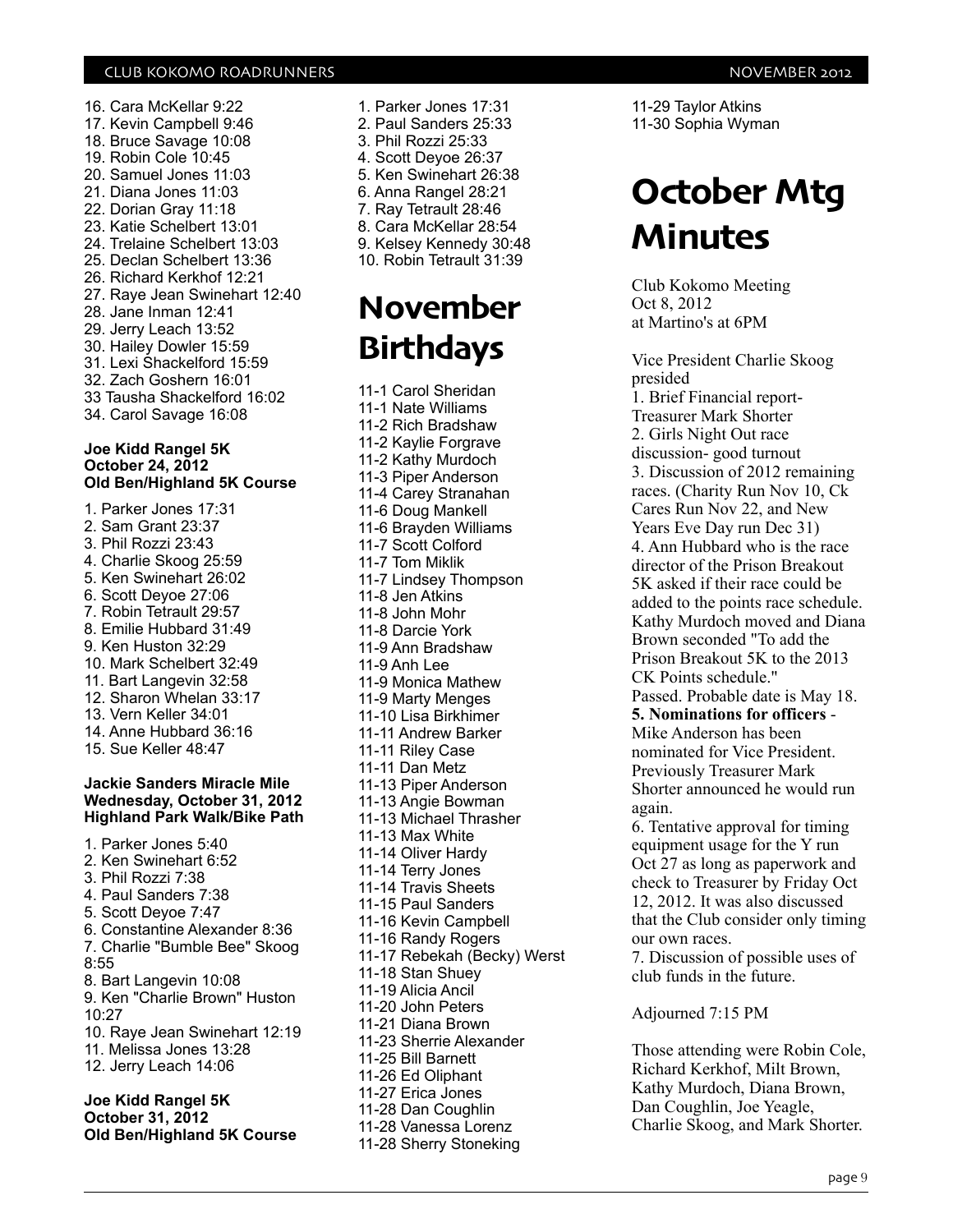**Races included are Amboy, Old Ben, Ultimate, Run/Walk/Roll, JMP 4mi, Symphony, Trojan Trot, Greentown 5mi, Haynes, Race for Grace, Panther Prowl, Converse, Run for Shelter, Gilead House, GNO, BB, Cole Porter, Shores, Jack-O-Lantern Jog and any one Ultra, Marathon, Half-Marathon or Volunteer. 10 points are awarded for both the Race for the Cure and the Relay for Life.**

#### **Runners Female 0-12**

Lauren Weber 4-60RV Sophia Wyman 3-55 Elizabeth Felker 2-32 Maggie Weber 2-30RV Natalie Weber 2-30RV Maya James 1-20 Ella Kantz 1-20 Kelsey Metz 1-20 Hannah Moore 1-20 Kelsey Weber 1-20V

#### **13-19**

Kelsey Kennedy 20-350HC Carly Jones 6-110C Nicole Hampshire 3-60 Sophie Frazier 4-55H Jillian LaDow 4-51 Christina Deyoe 3-39 Stevie Jones 3-37 Kaylie Forgrave 1-15

#### **20-24**

Brittiani Gillem 4-80 Kathryn Wall 5-80HCR Jessica Sheets 2-35 Nikki McCracken 2-30HC Amber Longwith 1-12

#### **25-29**

Laura Heflin 14-224HCR Amanda Flick 7-130R Jenna Clark 7-120HC Michelle Milam 3-40CR Lindsey Thompson 1-20

#### **30-34**

Jennifer Van Horn 8-140H Adriene Riggle 5-92MHV Jen Atkins 5-90MHR Rebekah Monroe 5-87V Geana Moore 4-70HV Desiree Hughes 4-60C Amanda Fernandes 2-40M Elizabeth Chase 2-30 Carla Knapp 1-20 Angela Anderson 2-19 Kelly Wright 1-15 Tausha Shackelford 1-12

#### **35-39**

Sharon Whelan 9-175H Nikole Frazier 9-160MHR Tarin Serra 5-95 Anna Kantz 3-55H Darcie York 2-40H Michelle Boyd 2-27 Erika James 1-20H Carol Sheridan 1-20

Nichole Hardy 1-15 Brandy McKibbin 1-12

#### **40-44**

Heather Weber 11-210MHR Tami Moore 8-139MH Sherrie Alexander 6-92 Dana Culp 5-82 Lisa Birkhimer 4-55HR Michelle Larson 3-55M Shelly Wyman 3-40H Mary White 2-29H Lora Felker 2-16

#### **45-49**

Cara McKellar 20-342HCR Laura Cook 13-185R Cindy Stone 9-180 Kim Anderson 3-55U Laura Sheets 4-49 Joni McCracken 3-45HC Kris Bewley 4-42 Patti Reinhardt 1-15

#### **50-54**

Roxane Burrous 10-200UH Tracy Brown 11-169 Laurie Ousley 9-165 Anita Upchurch 4-60 Lisa Metz 4-51 Marianne Wilson 3-47 Doris Campbell 2-24 Vicki Bennett 1-12 Thomas Vicki Bennett 1-12

#### **55-59**

Anna Rangel 21-387HCR Robin Tetrault 13-215MHRV Robin Cole 14-199 Sue Keller 10-127H Vicki Boles 3-50V Lorene Sandifur 1-20H Debra Perkins 1-15

#### **60-64**

Joyce Pennycoff 10-180H Rhenda Acton 5-100 Anita Frazier 3-60H Jeanie Townsend 1-20V

#### **65-69**

Kathy Murdoch 7-130R Susan Gerhart 1-20

#### **Male**

**0-12** Brayden York 4-67 Dorian Gray 4-64 Justin Taflinger 3-60 Vinh Lee 3-55

Ethan Kinney 2-30 Keagan James 1-20 Logan Pitner 1-20 John Paul Wyman 1-12

#### **13-19**

Samuel Bettegnies 5-78 Jordan Fivecoate 4-64 Bobby Mendoza 3-43 Jacob Bradshaw 2-40 Jeremy Breedlove 2-35 Minh Pham 2-32 Aidan Frazier 1-20 Adrian Glover 1-20 Waylon Coulter 1-15 Landrum Neer 1-15 Grant Harbaugh 1-10 Colten Pearce 1-10 Cavan Williams 1-10

#### **20-24**

Kory Kennedy 18-325CRV Parker Jones 17-279MHV Neno Bellinotti 4-80H Jordan Ousley 3-52H Cody Young 3-37 Ryan Dollens 2-30H Christopher Campbell 1-10

#### **30-34**

Billy Cox 3-50C Michale Anderson 1-20 Chad Sr. Gaddis 1-20

#### **35-39**

Matt York 8-160MHV T.A. Weber 7-135MHRV Chris Lasley 8-134H Chris Frazier 4-75HV Chris James 3-55 Bob Atkins 3-52MH Maurice Wright 3-37 Brad Richmond 2-30 Tony White 2-30 Jim Boley 2-24 Randy Maurer 1-15 Aaron Kirk 1-12

#### **40-44**

Terry Jones 14-224H Scott Colford 8-160UH Paul Wyman 6-92HV Tim Taflinger II 5-85 Scott Riggle 4-80HV David Reinagle 3-40HR Steve Williams 2-30 Vern Graves 1-10

#### **45-49**

Michael Graham 20-271HRV Scott Deyoe 17-234HRV Ron Moore 10-185MHV Jay Priest 8-160MHV Paul Sanders 9-156MH David Emry 9-131HR Dana Neer 3-60 Brian Reinhardt 2-35H Scott Glover 2-30 Dan Lutes 1-20M Chee Lee Lee 2-18

#### **50-54**

Byron Bundrent 15-295 Ken Swinehart 20-264HR Phil Rozzi 10-159UH Ray Tetrault 12-155MHRV Jerry Long 9-140 Bruce Savage 9-96HR Ron Metz 5-71 Kevin Campbell 7-69 Heath Spence 2-35 Eric Mathew 3-30 Kenny Bennett 1-12 Mark Rodgers 1-12 Al Hochgesang 1-10R Kim Lee 1-8

#### **55-59**

Mark Shorter 20-326HCV Earl Strong 15-267M Mike Deardorff 13-192H Russ Hovermale 10-120 Jerry Meiring 6-73 Jeff LaDow 5-72H Keith McAndrews 2-40 Greg Townsend 2-30RV Dave White 1-20V Will Daehler 1-9

#### **60-64**

Gary Callahan 15-300 Ricke Stucker 18-231CR Charlie Skoog 14-230URV Bill Menges 6-86MH Tom Miklik 6-81H Vern Keller 4-57H Fred Chew 2-22 Phil Leininger 2-22C

#### **65-69**

David Hughes 19-370URV Doug Mankell 8-135 Bill Barnett 2-32 Jim Burrous 1-20V

#### **70-74**

John Peters 13-245V Stan Shuey 11-181V Billy Stanton 4-75 Dale Sullivan 2-30

**75-79** Robert Cupp 8-145R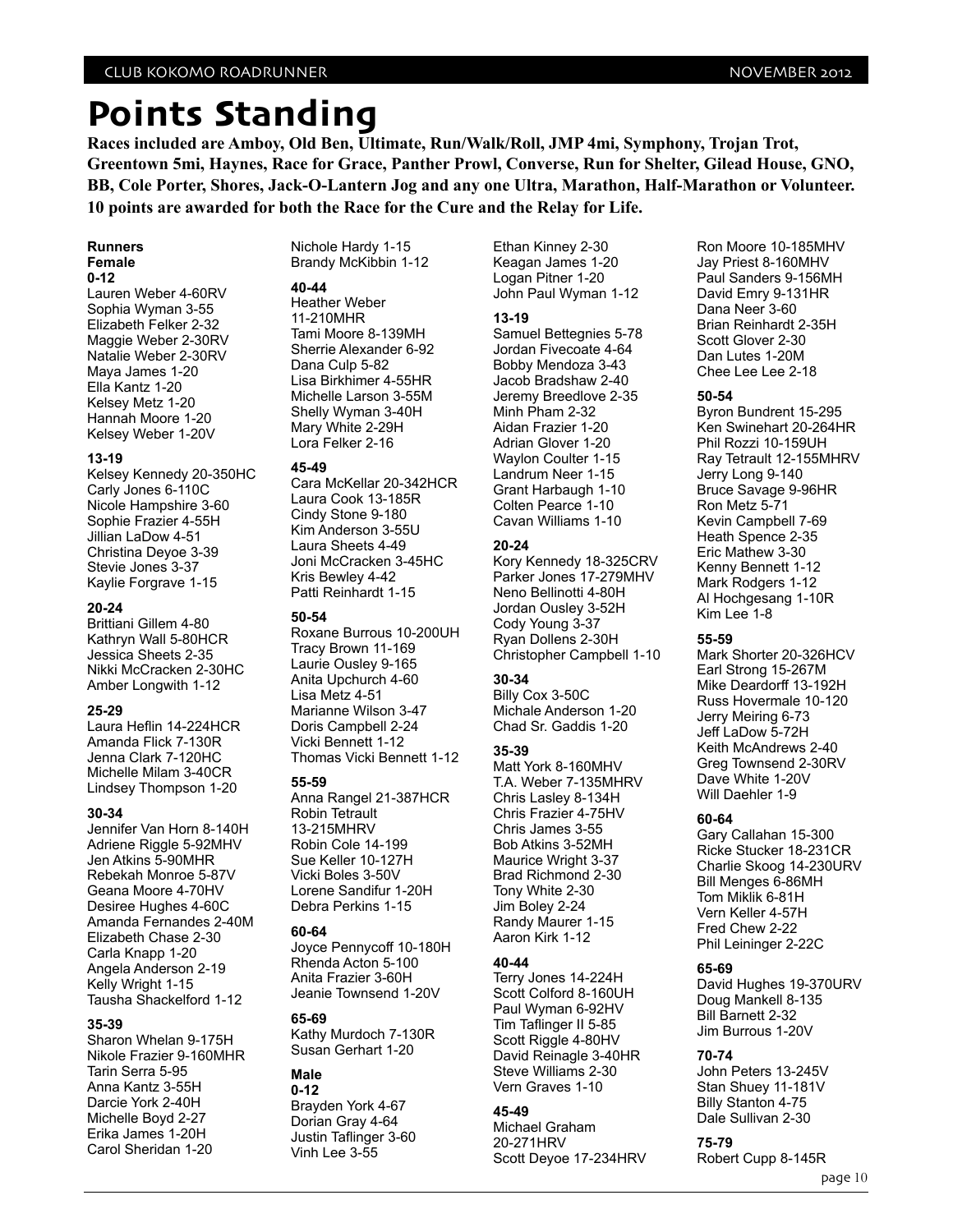Riley Case 5-100 Ken Huston 3-55

#### **Walkers Female 30-34**

Amy Irick 1-10R

**40-44** Carol Savage 11-185HRV

#### **45-49**

Chari Deyoe 7-130HR Angie Bowman 5-95H Anh Lee 3-60

#### **50-54**

Mary Miller 18-360H Raye Jean Swinehart 20-295HR Jane Inman 20-259HR Jean Heflin 15-161CR Jayne Stucker 7-66R Monica Mathew 2-20

#### **55-59**

Jan Wall 13-250R Barbara Hobbs 4-60R Christine Williamson 1-20

#### **60-64**

Angela Lorenz 6-105 Carrie Williams 3-60 Judy Trobaugh 2-35

#### **65-69**

Mary Lou Rutherford 12-225HR Diana Brown 8-122R Anita Dillman 3-60

#### **Male**

**13-19** Teng Lee 2-40

**25-29** Vince Lorenz 18-360H

**50-54** Steve Inman 7-130HR

**55-59** Rick Spencer 13-260H

#### **60-64**

Joe Rangel 14-287HCR Greg Wall 13-217 Robin Michael 14-185 Toney Lorenz 7-104 Melvin Hobbs III 3-30R Tim Taflinger 1-12

#### **65-69**

Richard Kerkhof 9-180

#### **70-74**

Jim Gross 9-180 John Mohr 8-145H Dan Coughlin 8-117R John McGinty 1-12

**75-79** Jerry Lambert 11-210HR Dick Summerton 5-80

# **2012 Race Calendar**

#### **November 10**

CKRR Charity 5K Run/ Walk Time: 9 AM Location: UAW 292 Union Hall, Alto & Park Roads, Kokomo, IN Contact: Charlie Skoog Phone: (765) 457-2607 Email: [runckrr@aol.com](mailto:runckrr@aol.com)

#### **November 22**

Club Kokomo Cares 5K Run/ Walk 20 points for each finisher Time: 8 AM Location: Rodgers Pavillion Highland Park Contact: Ray Tetrault Phone: (765) 854-1393

#### **December 31**

CKRR New Year's Eve 5K Run/ Walk Time: 2 PM Location: UAW Local 292

### **Reminder**

If you walk/run a Half Marathon, Full Marathon or an Ultra, **you need to let Scott Riggle know**, preferably by email [\(editor@ckrr.us\)](mailto:editor@ckrr.us), to receive the points. This includes the Indy Mini-marathon.

If you do not have Internet access, you are welcome to call me at 765-452-1502. If you have not notified me, then you most likely will not have the points.

Thank you. Scott Riggle



*Scott Deyoe at the Volkslauf Mud Run, October 13, 2012, in Bakersfield, CA.*